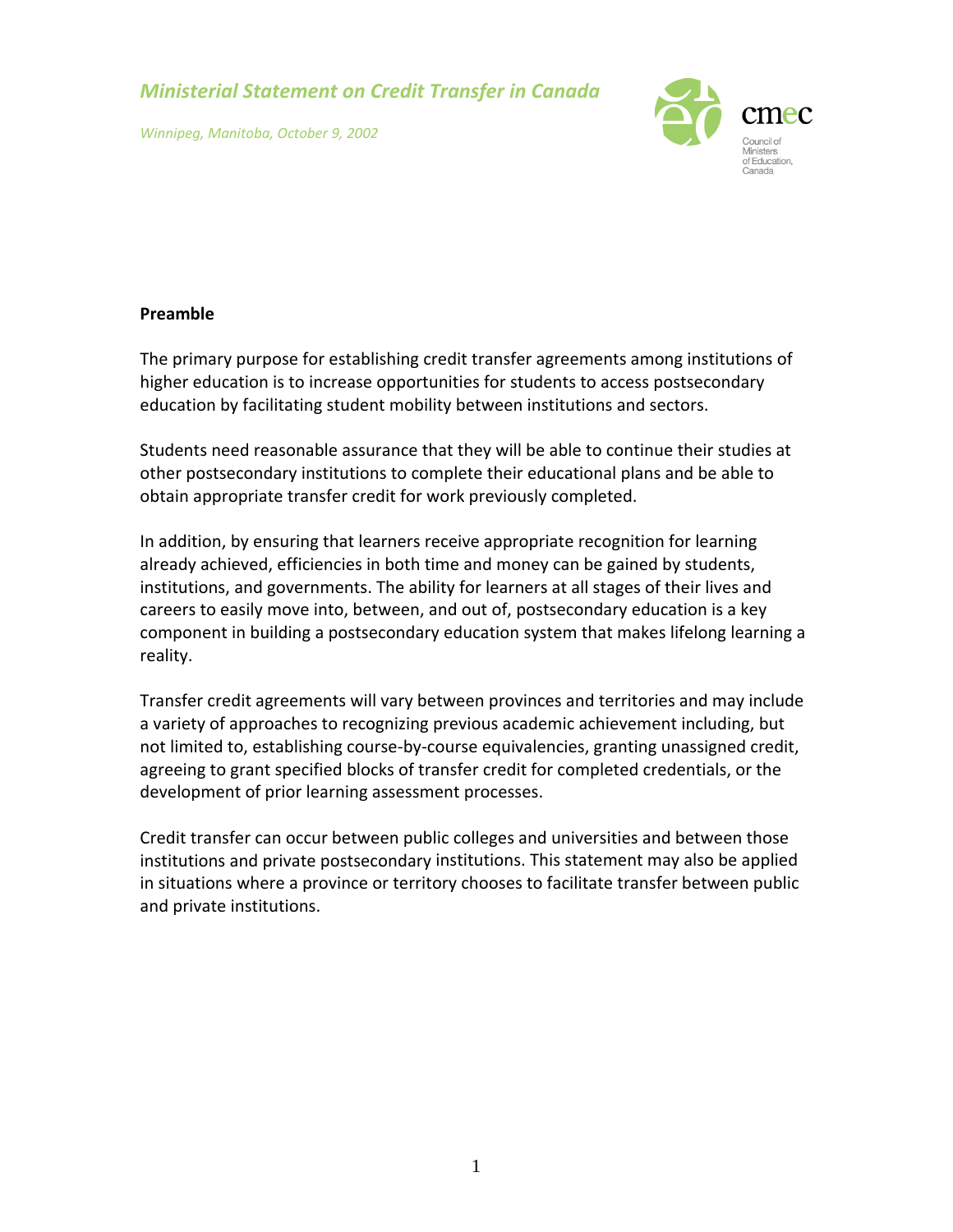*Ministerial Statement on Credit Transfer in Canada*

*Winnipeg, Manitoba, October 9, 2002*



## **PRINCIPLES**

- 1. Ministers recognize that all credit transfer agreements should be consistent with the academic integrity of programs and the right of postsecondary institutions to determine program design and delivery, to determine academic prerequisites, and to establish admission criteria and certification requirements of academic achievement. Ministers also recognize that the academic integrity and governance autonomy of the individual institutions and programs must be protected and preserved.
- 2. Postsecondary institutions within each province/territory should be committed to working with other postsecondary institutions, transfer agencies, and governments, as appropriate, to enhance and maintain credit transfer opportunities. Negotiations between institutions regarding equivalency of credit should recognize that the substance of learning experiences may be equivalent in terms of content and rigour, although the learning has occurred in a variety of ways.
- 3. Transfer students should be made aware that program‐specific criteria and other factors, in addition to academic performance, may be used as admission criteria. That is, while possession of academic prerequisites makes an applicant **eligible** for admission, it does **not guarantee** admission to a particular program.
- 4. The effectiveness of transfer agreements in optimizing student mobility requires that students, prior to beginning their studies at another institution, have knowledge of and current information about available credit transfer opportunities and limitations. Institutions should be committed to providing, in a routine manner, current and reliable information about transfer of credit policies and the procedures to be followed to obtain transfer credit.
- 5. Students and institutions should be satisfied that transfer decisions are considered in a consistent manner. Postsecondary institutions should develop and maintain clearly stated policies and procedures for consideration of transfer of credit. Students should be able to obtain an institution's rationale for a refusal, and institutions should have clear procedures for students to appeal such decisions.
- 6. Neither transfer students nor direct‐entry students should be advantaged or disadvantaged as a result of the credit transfer process.